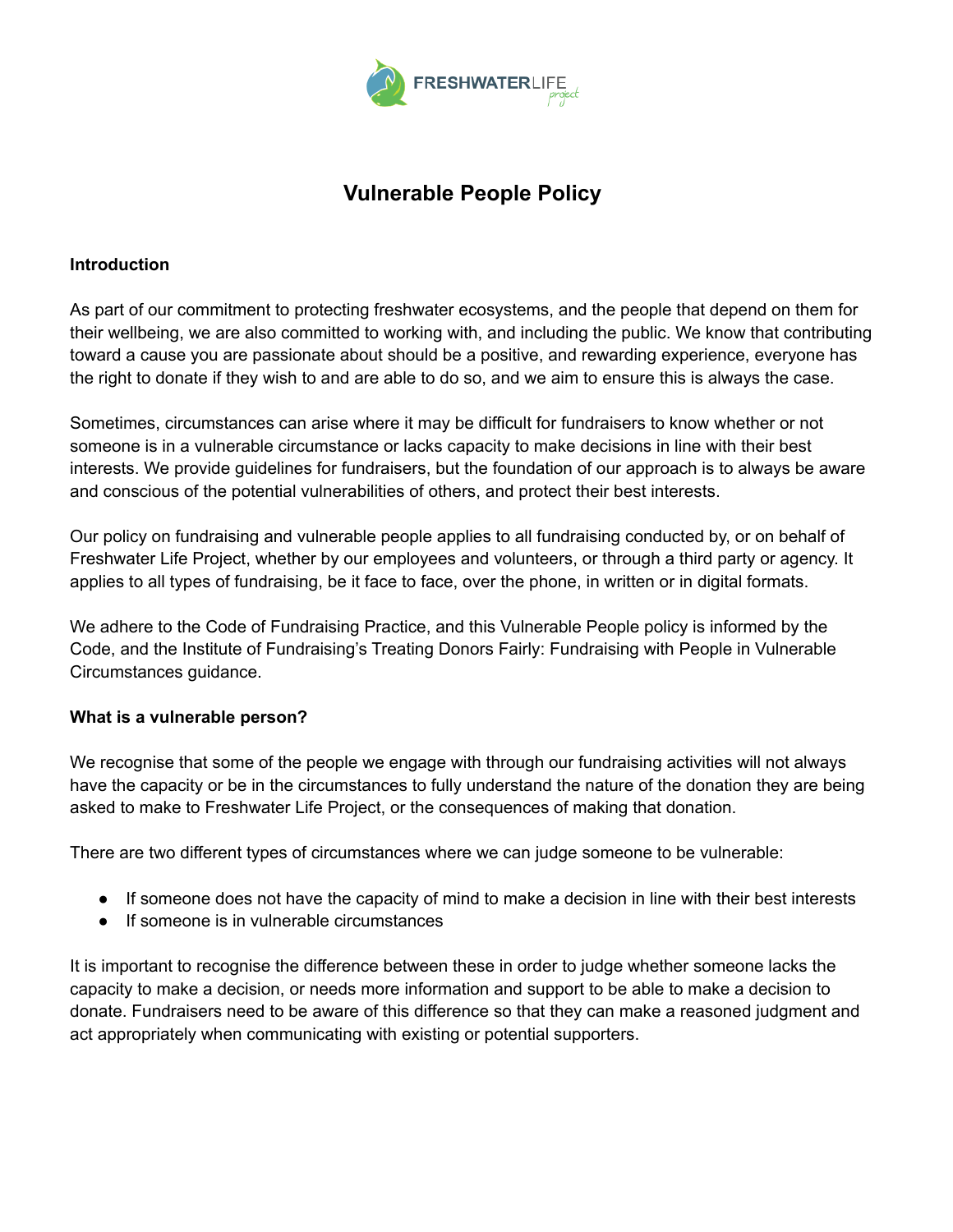

### **Recognising a vulnerable person**

A person in either circumstance described above, who finds it difficult to immediately make an informed decision about the choices offered to them is called a 'vulnerable person'.

A vulnerable person may be:

- Someone with a diagnosed condition such as dementia
- Someone going through a time of stress or anxiety, e.g. a recent bereavement, redundancy
- Someone with an undiagnosed or temporary mental health condition such as severe anxiety
- Someone with a severe physical illness
- Someone with learning difficulties
- Someone who has difficulty understanding the language
- Someone who is homeless
- Someone who is experiencing financial vulnerability

#### **Our obligation to protect vulnerable people**

We obligate ourselves at Freshwater Life Project to protect vulnerable people when fundraising. This includes respecting a vulnerable person's desire to make a donation unless they lack the mental capacity to make this decision. Whenever we suspect that someone we are engaging with is a vulnerable person, we will take steps to end the interaction with them in a way that seeks to:

- Protect that person's wellbeing
- Protect their dignity
- Note any desire they have expressed to support our cause

#### **Fundraising and vulnerable supporters**

If we think that someone does not have the mental capacity to make a decision in line with their best interests, we will not take a donation from this person. If we later find this to be the case, we will return any donation made. We will not contact this person to ask for donations in the future and will make sure a record is in place so that if they contact us in future we are able to respond appropriately.

If someone is in vulnerable circumstances, this person may still have the mental capacity to choose to make a donation but may need additional support or additional time to help them make their decision. If somebody discloses to us that they are in a vulnerable circumstance, we will engage with them as an individual to ascertain what support they may need and to ensure that they understand the financial decision they are making. We will consult them about their contact preferences and what forms of communication they are comfortable receiving. With their consent, we will make a note of what they have told us on their supporter record, so that we can better support them with future donations and reaffirm their preferences.